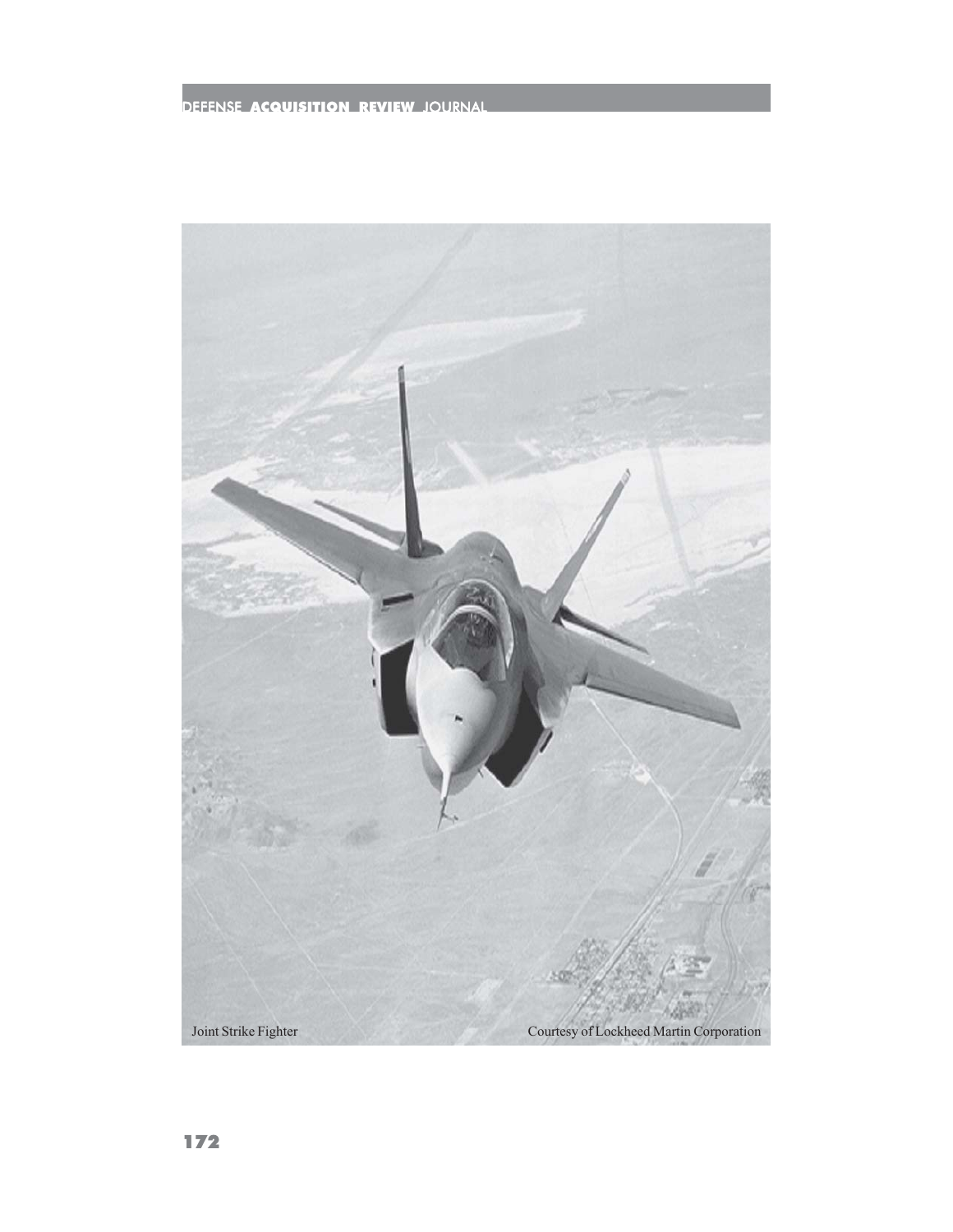| <b>Report Documentation Page</b>                                                                                                                                                                                                                                                                                                                                                                                                                                                                                                                                                                                                                                                                                                                                                                                                                                   |                             |                              |                       | Form Approved<br>OMB No. 0704-0188                 |                           |
|--------------------------------------------------------------------------------------------------------------------------------------------------------------------------------------------------------------------------------------------------------------------------------------------------------------------------------------------------------------------------------------------------------------------------------------------------------------------------------------------------------------------------------------------------------------------------------------------------------------------------------------------------------------------------------------------------------------------------------------------------------------------------------------------------------------------------------------------------------------------|-----------------------------|------------------------------|-----------------------|----------------------------------------------------|---------------------------|
| Public reporting burden for the collection of information is estimated to average 1 hour per response, including the time for reviewing instructions, searching existing data sources, gathering and<br>maintaining the data needed, and completing and reviewing the collection of information. Send comments regarding this burden estimate or any other aspect of this collection of information,<br>including suggestions for reducing this burden, to Washington Headquarters Services, Directorate for Information Operations and Reports, 1215 Jefferson Davis Highway, Suite 1204, Arlington<br>VA 22202-4302. Respondents should be aware that notwithstanding any other provision of law, no person shall be subject to a penalty for failing to comply with a collection of information if it<br>does not display a currently valid OMB control number. |                             |                              |                       |                                                    |                           |
| <b>1. REPORT DATE</b><br>2004                                                                                                                                                                                                                                                                                                                                                                                                                                                                                                                                                                                                                                                                                                                                                                                                                                      | 2. REPORT TYPE<br>N/A       |                              |                       | <b>3. DATES COVERED</b>                            |                           |
| <b>4. TITLE AND SUBTITLE</b><br>The Lean Enterprise-A Management Philosophy at Lockheed Martin                                                                                                                                                                                                                                                                                                                                                                                                                                                                                                                                                                                                                                                                                                                                                                     |                             |                              |                       | 5a. CONTRACT NUMBER                                |                           |
|                                                                                                                                                                                                                                                                                                                                                                                                                                                                                                                                                                                                                                                                                                                                                                                                                                                                    |                             |                              |                       | <b>5b. GRANT NUMBER</b>                            |                           |
|                                                                                                                                                                                                                                                                                                                                                                                                                                                                                                                                                                                                                                                                                                                                                                                                                                                                    |                             |                              |                       | 5c. PROGRAM ELEMENT NUMBER                         |                           |
| 6. AUTHOR(S)                                                                                                                                                                                                                                                                                                                                                                                                                                                                                                                                                                                                                                                                                                                                                                                                                                                       |                             |                              |                       | <b>5d. PROJECT NUMBER</b>                          |                           |
|                                                                                                                                                                                                                                                                                                                                                                                                                                                                                                                                                                                                                                                                                                                                                                                                                                                                    |                             |                              |                       | <b>5e. TASK NUMBER</b>                             |                           |
|                                                                                                                                                                                                                                                                                                                                                                                                                                                                                                                                                                                                                                                                                                                                                                                                                                                                    |                             |                              |                       | <b>5f. WORK UNIT NUMBER</b>                        |                           |
| 7. PERFORMING ORGANIZATION NAME(S) AND ADDRESS(ES)<br>Office of the Under Secretary of Defense for Acquisition Technology &<br>Logistics 9820 Belvoir Road Fort Belvoir, VA 22060-5565                                                                                                                                                                                                                                                                                                                                                                                                                                                                                                                                                                                                                                                                             |                             |                              |                       | 8. PERFORMING ORGANIZATION<br><b>REPORT NUMBER</b> |                           |
| 9. SPONSORING/MONITORING AGENCY NAME(S) AND ADDRESS(ES)                                                                                                                                                                                                                                                                                                                                                                                                                                                                                                                                                                                                                                                                                                                                                                                                            |                             |                              |                       | 10. SPONSOR/MONITOR'S ACRONYM(S)                   |                           |
|                                                                                                                                                                                                                                                                                                                                                                                                                                                                                                                                                                                                                                                                                                                                                                                                                                                                    |                             |                              |                       | <b>11. SPONSOR/MONITOR'S REPORT</b><br>NUMBER(S)   |                           |
| 12. DISTRIBUTION/AVAILABILITY STATEMENT<br>Approved for public release, distribution unlimited                                                                                                                                                                                                                                                                                                                                                                                                                                                                                                                                                                                                                                                                                                                                                                     |                             |                              |                       |                                                    |                           |
| <b>13. SUPPLEMENTARY NOTES</b>                                                                                                                                                                                                                                                                                                                                                                                                                                                                                                                                                                                                                                                                                                                                                                                                                                     |                             |                              |                       |                                                    |                           |
| 14. ABSTRACT                                                                                                                                                                                                                                                                                                                                                                                                                                                                                                                                                                                                                                                                                                                                                                                                                                                       |                             |                              |                       |                                                    |                           |
| <b>15. SUBJECT TERMS</b>                                                                                                                                                                                                                                                                                                                                                                                                                                                                                                                                                                                                                                                                                                                                                                                                                                           |                             |                              |                       |                                                    |                           |
| 16. SECURITY CLASSIFICATION OF:<br>17. LIMITATION OF                                                                                                                                                                                                                                                                                                                                                                                                                                                                                                                                                                                                                                                                                                                                                                                                               |                             |                              |                       | 18. NUMBER                                         | 19a. NAME OF              |
| a. REPORT<br>unclassified                                                                                                                                                                                                                                                                                                                                                                                                                                                                                                                                                                                                                                                                                                                                                                                                                                          | b. ABSTRACT<br>unclassified | c. THIS PAGE<br>unclassified | <b>ABSTRACT</b><br>UU | OF PAGES<br>12                                     | <b>RESPONSIBLE PERSON</b> |

**Standard Form 298 (Rev. 8-98)**<br>Prescribed by ANSI Std Z39-18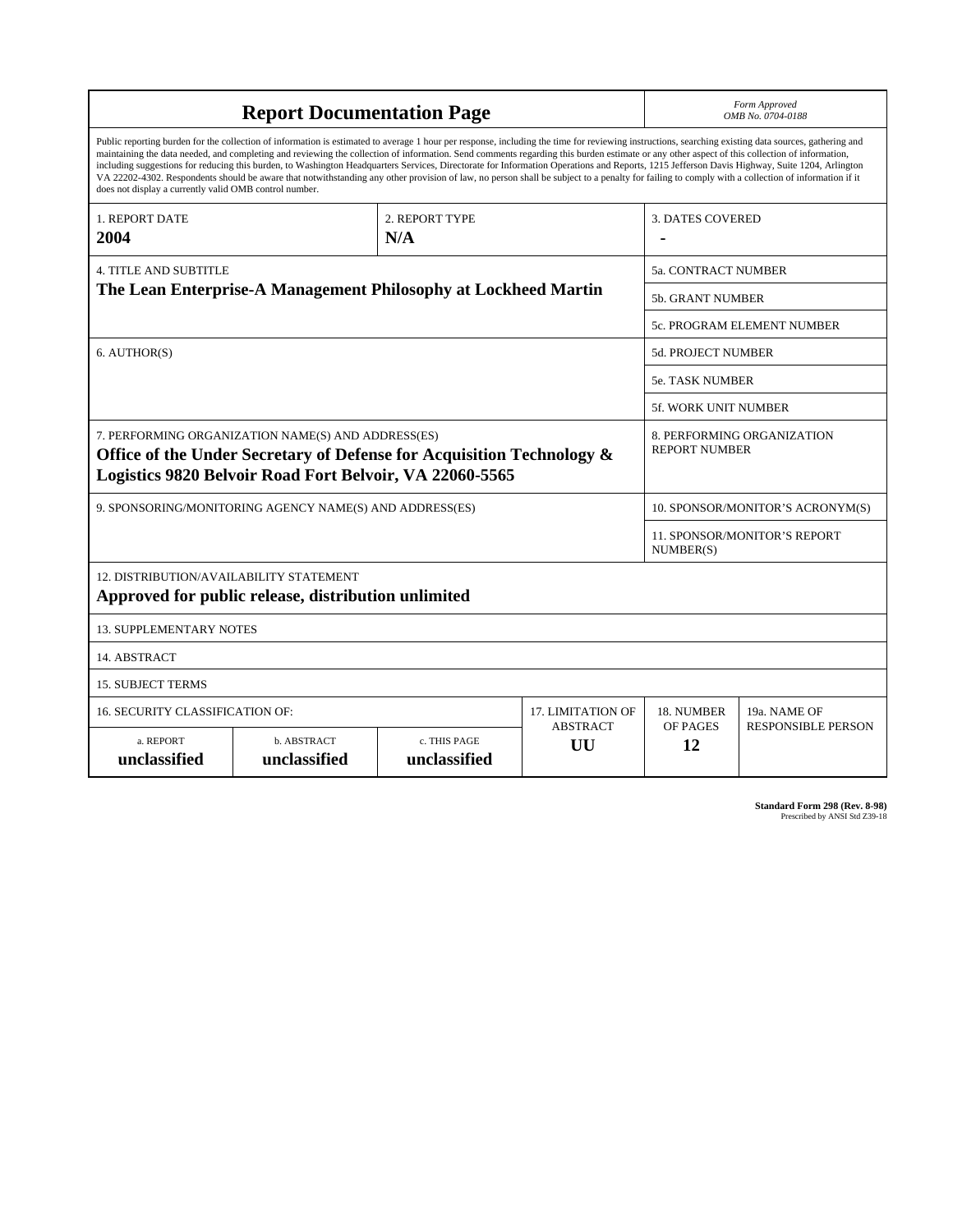# THE LEAN ENTERPRISE— A MANAGEMENT PHILOSOPHY AT LOCKHEED MARTIN

## *MICHAEL JOYCE AND BETTINA SCHECHTER*

In 1999, Lockheed Martin developed an approach called LM21, for Lockheed Martin in the 21st century, to identify best practices for increasing efficiency and improving financial and operating performance. Leaders soon realized that best practice sharing was just one means to a higher end. The ultimate goal is to create a system that consistently achieves excellence for our customers, shareholders, and employees. We selected and implemented the management philosophies called Lean and Six Sigma. This article describes the Lean Enterprise at Lockheed Martin and the steps taken to make it a reality.

ockheed Martin is the world's largest defense contractor, a company built by a<br>strategic vision of merger and acquisition that characterized the mid- to late-<br>1990s. Rooted in the heritage of 18 different companies, Lockhe strategic vision of merger and acquisition that characterized the mid- to late-1990s. Rooted in the heritage of 18 different companies, Lockheed Martin set out in 1999 to identify and share best practices to increase efficiency and improve financial and operating performance. While this approach, called LM21 for Lockheed Martin in the 21st century, did identify many best practices, leaders and employees alike soon began questioning the real end objective of the exercise. The realization is that best practice sharing is just one means to a higher end. The ultimate goal is to create a system of work, or operating system, that consistently achieves excellence for our customers, shareholders, and employees.

In early 2000, the title of the effort was changed from LM21 Best Practices to LM21 Operating Excellence. We then looked at the challenge of defining and achieving Operating Excellence and found that, in addition to transferring good ideas, we needed a consistent set of principles and behaviors that would drive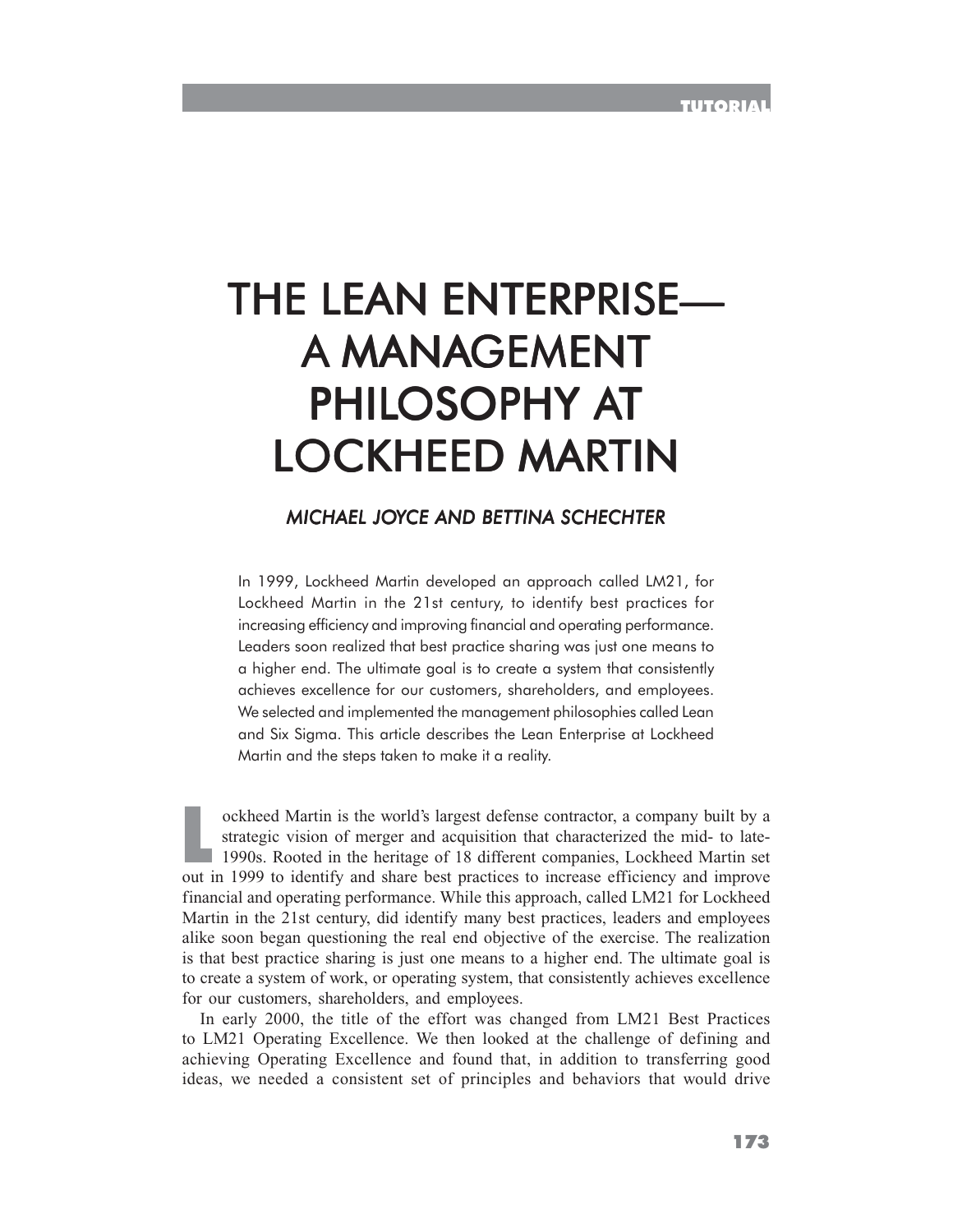#### DEFENSE ACQUISITION REVIEW JOURNAL

us to continuously improve and continuously learn. When we looked both internally and externally for a set of proven concepts, we selected the management philosophies called Lean and Six Sigma. Many of the Lockheed Martin businesses were familiar with Lean and/or Six Sigma and had been using these tools to eliminate waste and variation in their isolated processes. LM21 quickly became the common corporate drive for application of the Lean and Six Sigma philosophy and methodology throughout the Lockheed Martin enterprise, with coordinated efforts in training and standard application of the tools.

Almost four years later, LM21 has become a workplace standard and a mindset. The Lean/Six Sigma principles of process improvement have migrated to every business function: Finance, Business Development, Procurement, Operations, Human Resources, Cash Management, Contracting, and Engineering, to name a few.

**"The Lean/Six Sigma principles of process improvement have migrated to every business function: Finance, Business Development, Procurement, Operations, Human Resources, Cash Management, Contracting, and Engineering, to name a few."**

More than anything, LM21, the pursuit of Operating Excellence, is a management mandate with active participation of every employee. Leading this charge to Excellence are the corporation's top managers. More than 8,000 of them—ranging in level from the chief executive officer to corporate executive and program managers—have participated in a 4-1/2 day Lean Leadership training program. The program requires leaders to complete a real-time transfer of learning into action by conducting an improvement event in their business area. These actions, coupled with the work of more than 6,000 employees trained as experts in the principles of Lean/Six Sigma, have generated thousands of improvements that have touched virtually every one of our 125,000 employees. Significant in this approach is the engagement of our customers who are also trained and participate in improvement activities with us. It is most evident that Lockheed Martin has transformed its operating system in continual pursuit of a Lean Enterprise.

In the remainder of this article we will describe the Lean Enterprise at Lockheed Martin Corporation and the approach we have taken to make this a reality in our business. We believe the reader can use the methodology and path we have taken to drive Operating Excellence in their own domain.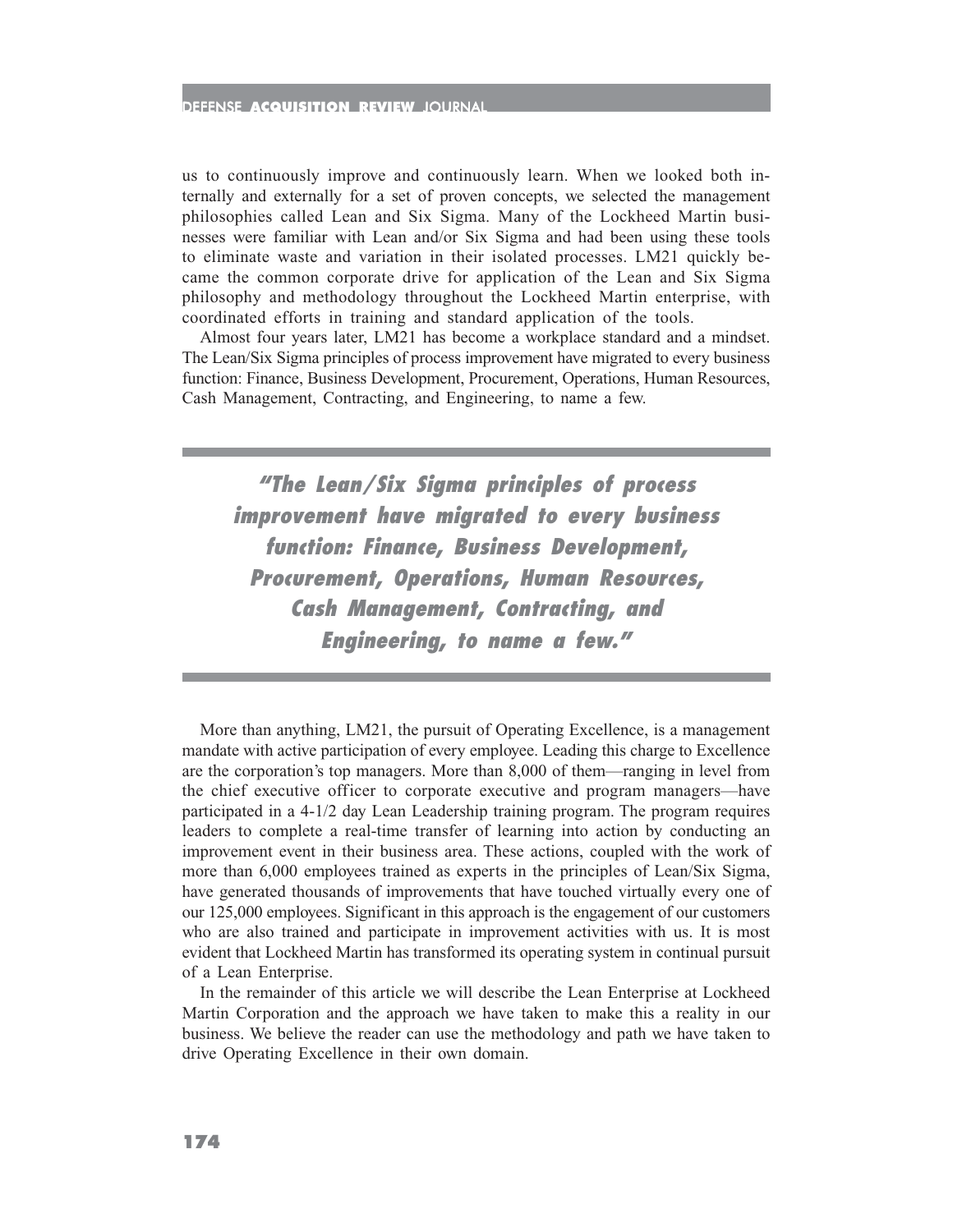#### LEAN ENTERPRISE—A MANTRA OF CONTINUOUS IMPROVEMENT

At the core of the Lean Enterprise is a philosophy of continuous improvement of the work that we do. Regardless of the task—compile data for management reports, assemble a wiring harness, or schedule air combat training—"make it better" is the mantra.

We drive this engine by insisting on a year over year reduction in cost in every program and department. Faced with this challenge, leaders can choose from a short list of scenarios. (See Figure 1.)

**Scenario One: Cut budgets.** How many times does management edict an acrossthe-board percent-reduction in budgets? Shave 10 percent or 20 percent. Just cut. Lazy managers do this by taking the easiest path of asking everyone equally to cut back. It is a lazy approach because it requires little skills or knowledge of the work; unfortunately, it also leads to unintended consequences as cut to value added work would result in poor program performance. This is the lazy path.

**Scenario Two: Cut service.** How often are costs trimmed by eliminating a particular service or feature? Certainly an immediate reduction arises. But what if the curtailed service is something the customer wants and is willing to pay for? What if the service is something your competitors can also supply? So the



LM21: Lean Processes that Operate at Six Sigma Capability

### FIGURE 1. COST REDUCTION SCENARIOS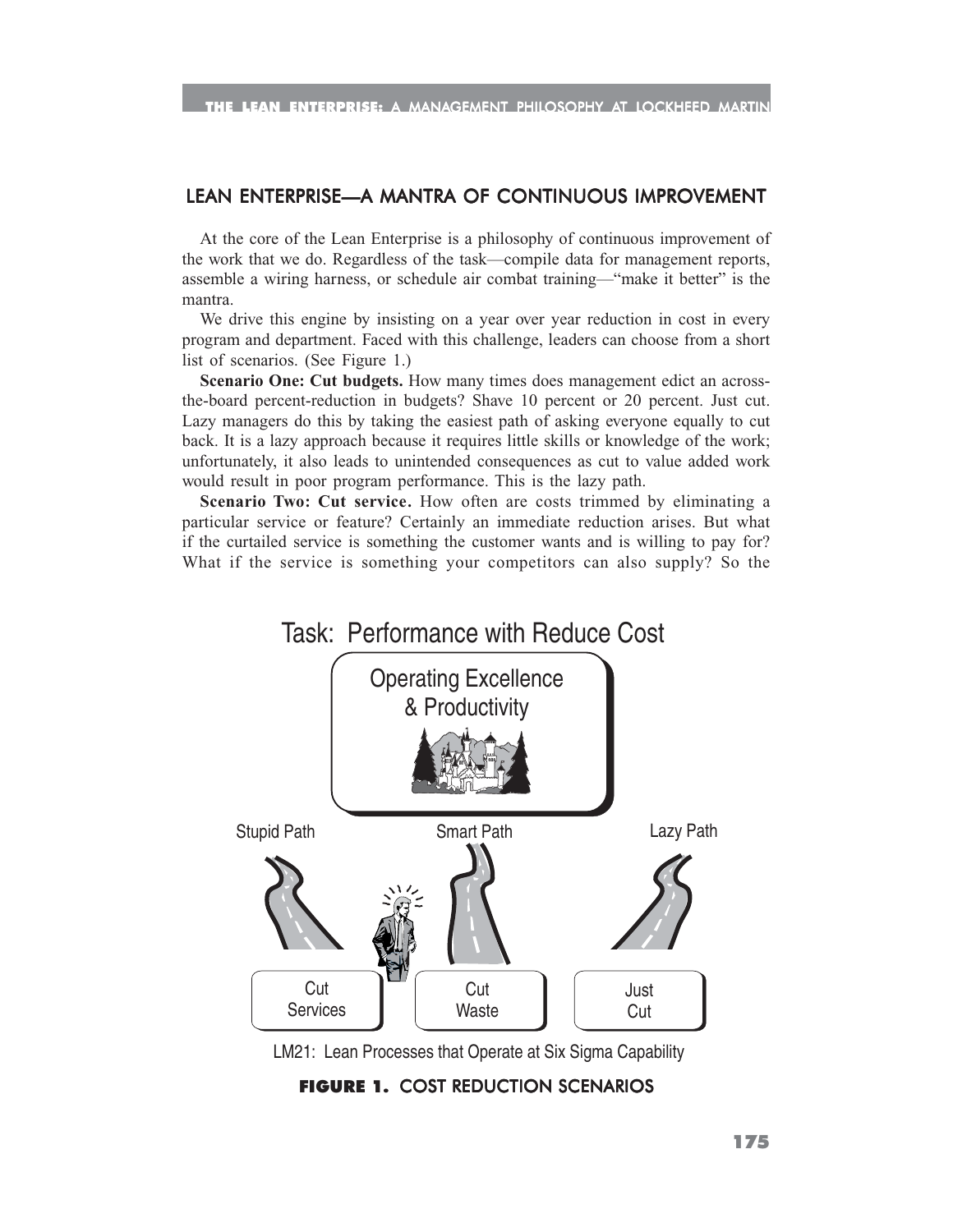#### DEFENSE ACQUISITION REVIEW JOURNAL

unintended consequence is a loss of or dissatisfaction by your customer base. This is the stupid path to change.

**Scenario Three: Cut waste.** The path of Operating Excellence and the key to a Lean Enterprise is attacking waste. When given the goal to take cost out, managers need to carefully examine an entire value chain to identify wasted activity and sources of variation and then work with their entire organization to eliminate them. This is the smart path.

So, how do you cut cost smartly and provide an environment of continuous improvement? Lockheed Martin's answer is a unique blending of Lean Thinking and Six Sigma methodology. The resulting formula, called LM21, has made a tremendous impact to the Corporation.

**"The path of Operating Excellence and the key to a Lean Enterprise is attacking waste."**

LM21 is the *how to* guide for cutting cost and improving quality and customer satisfaction. It builds on the five principles of Lean as a set of leadership and decision making mandates that define excellence:

- 1. Customer Value define it from the customer's perspective.
- 2. Value Stream identify all activities used to make a product or provide a service.
- 3. Flow create a system where value is continuously added. Clear away obstacles that don't add value or clog the value stream.
- 4. Pull initiate work only at the demand and to the specific specifications of the customer.
- 5. Perfection continuously refine the process to improve efficiency, cycle time, costs and quality.

Principles of Six Sigma—which embody the fifth principle of Lean, *Perfection* complement this methodology, honing processes to make them more reliable, repeatable, and predictable. Six Sigma is a data driven methodology that focuses on driving to perfection all business, technical, and operational processes and results encompassing defect prevention, eliminating variability and mistake proofing through the use of data driven tools. The merging of these two methodologies provides a powerful and proven approach that engages the entire workforce in continuous improvement.

This is the philosophy and toolset driving Operating Excellence at Lockheed Martin.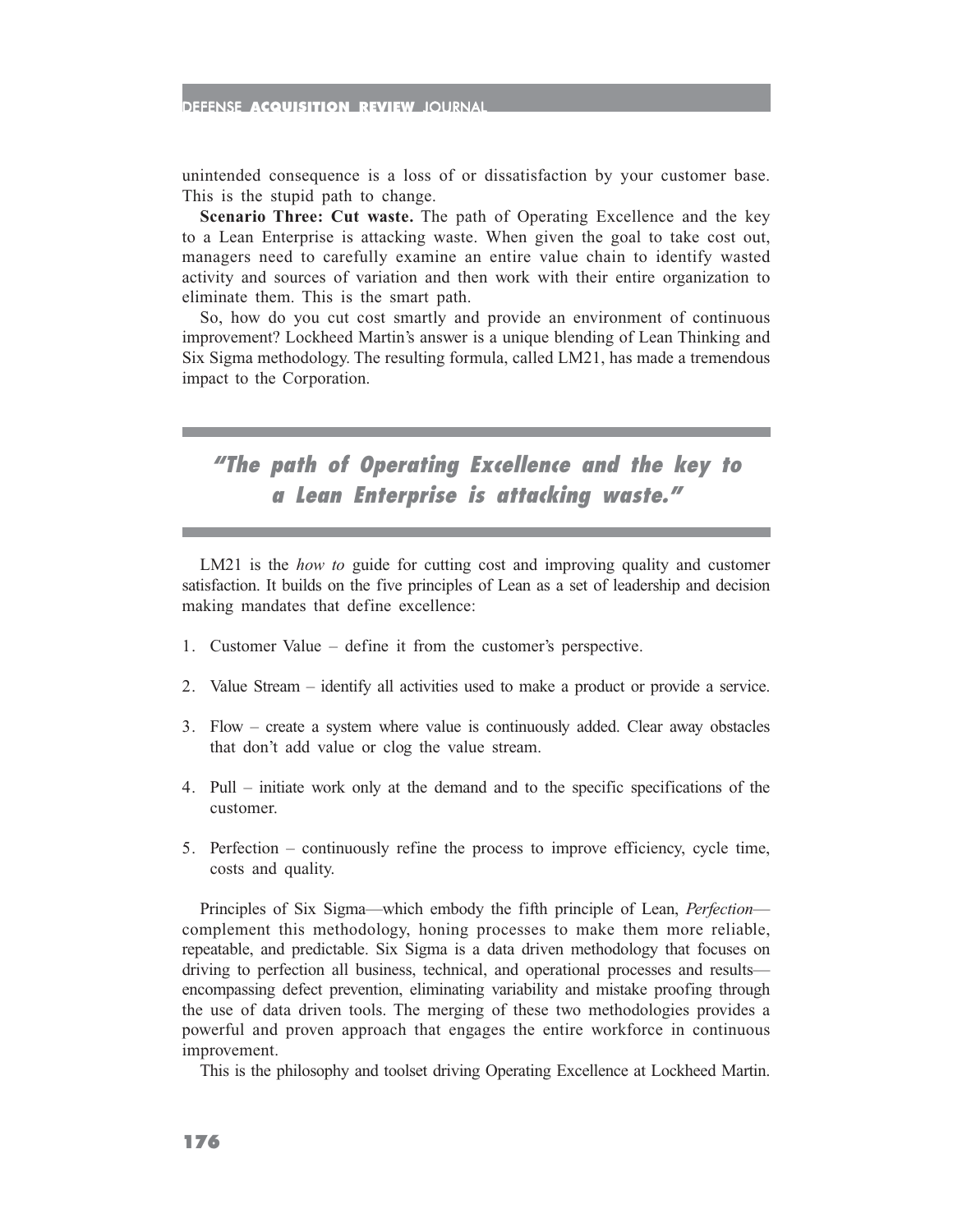#### INFRASTRUCTURE: A FOUNDATION FOR THE LEAN ENTERPRISE

To institutionalize LM21, Lockheed Martin has developed an infrastructure and management strategy and approach to introduce principles; demonstrate a clear need to continuously improve; set management expectations for improvement; provide the tools, talent, and other resources necessary; and ensure follow-up and that the savings opportunities are realized. This infrastructure links **Leadership** with a **Strategic** focus to a **Tactical** deployment—with all three needing to be present and working together in a closed-loop environment (where there is continuous feedback of expectations and results) to be effective. (See Figure 2.)

A question to be answered in promoting a Lean Enterprise is how and where do you get started? Early in the LM21 maturity path, emphasis was placed on training and holding events (events are activities in varying duration of length that engage the experts and people who do the work, to change their process based on the principles of Operating Excellence) to get as many employees and leaders as possible to experience the Lean and Six Sigma tools (e.g., process mapping, statistical analysis, time analysis, defect analysis). This reinforces the belief that *to see is good, to do is better*. Once people have experienced success with the tools, they become believers and they are champions for change. Selection of processes and opportunities to attack, however, were often tactically driven, and while results were achieved (in terms of dollars saved or cycle time reduced), there was little integration of efforts with each other or with the business's strategic plan.



FIGURE 2. LM21 OPERATING EXCELLENCE DEPLOYMENT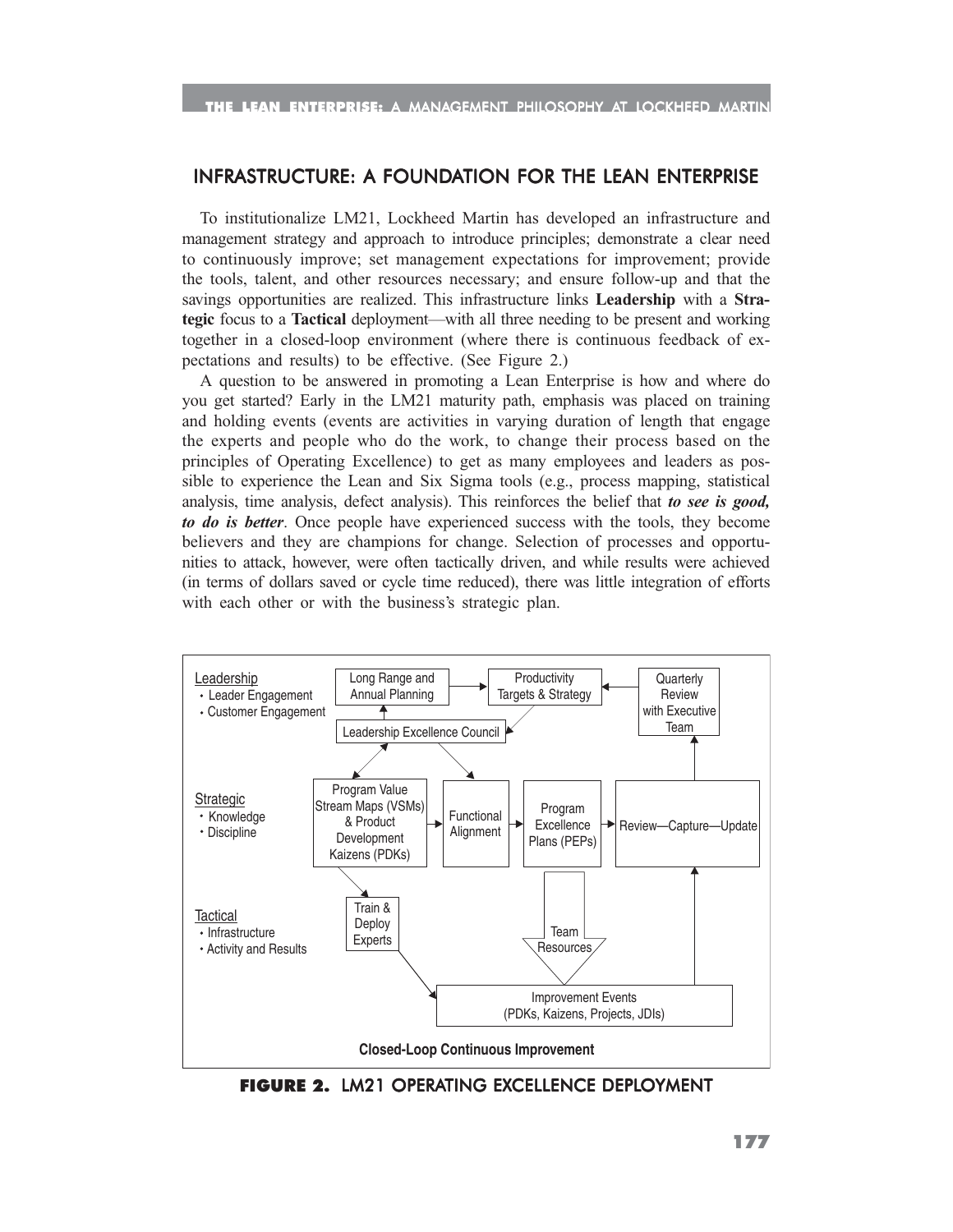As the capability of the Corporation grew to hold productive events and sustain results, the LM21 toolset grew with the addition of the **Value Stream Map** (VMS). This tool gives leadership a strategic look at its value streams (Lean principle number two) and the ability to see waste in the operating system at a macro level. As part of the process, leaders identify and prioritize the improvement events necessary to eliminate the waste, such as Kaizen events (an activity where a team is chartered for a period of 3–5 days, to identify waste for a given process and implement immediate, sustainable solutions for waste elimination/reduction), other VSMs, projects (an activity that can occur over several months focusing on a process improvement requiring extensive work and change) and **Just Do Its** (short term projects that require few resources and limited amounts of time and resources to complete). The result: a plan is in place to strategically identify and eliminate the waste that most interferes with the ability to deliver value to the customer. (See Figure 3.)

As VSMs became widely used across Lockheed Martin and events were more clearly linked to operating plans and business objectives, each business set up another important facet of its infrastructure—**Leadership Excellence Councils**. Comprised of senior leaders within each business, these councils meet regularly to discuss LM21 progress and determine where resources should be allocated to have the biggest impact in the business. The councils also assign the talent (in this case, Green Belts and Black Belts) to lead and facilitate successful events and commit resource allocation when new opportunities are uncovered.



FIGURE 3. LEAN PROCESSES WITH SIX SIGMA CAPABILITY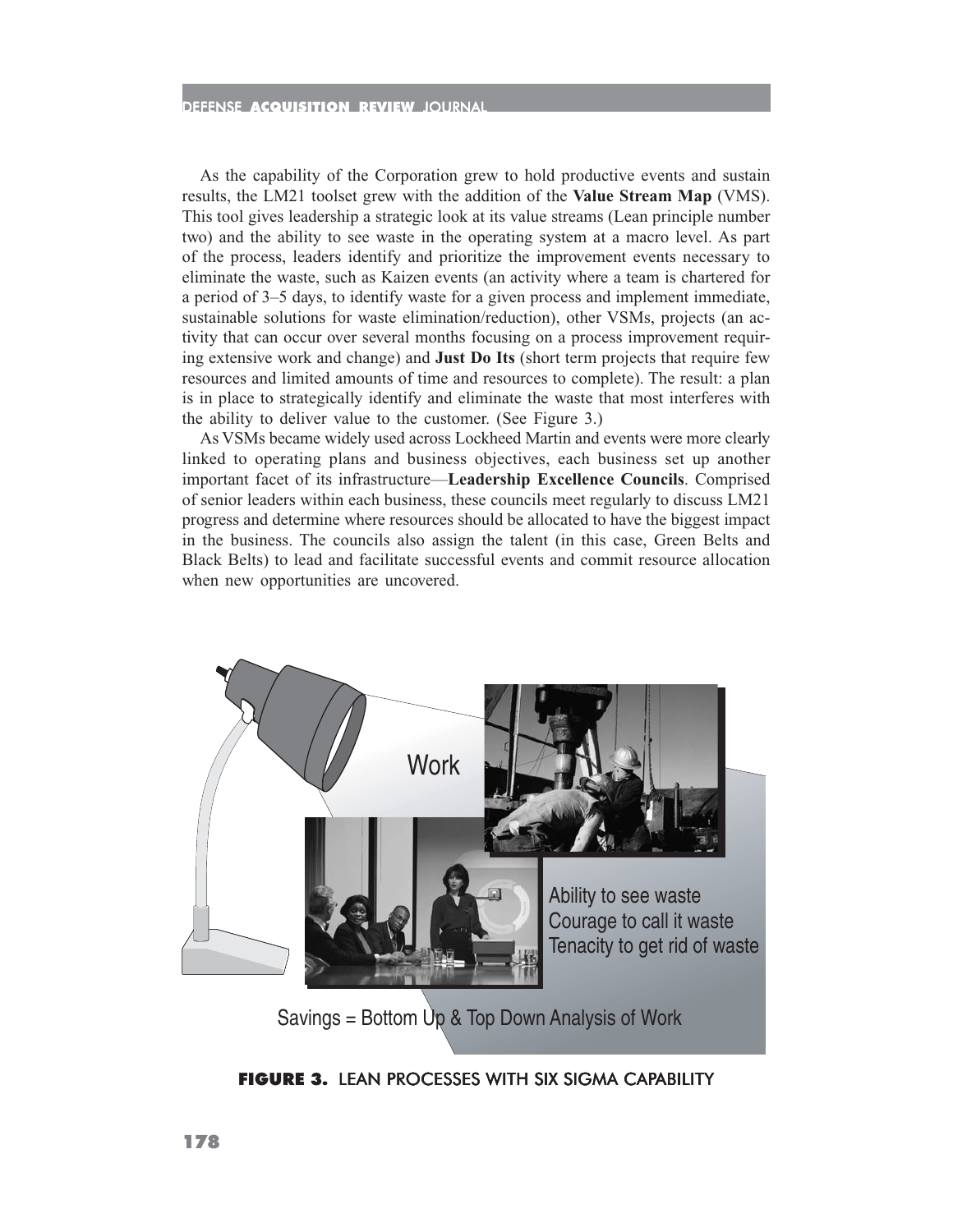Within Lockheed Martin, the great majority of our customer value comes via a customer program and program office. Therefore, the key ingredient in the strategic application of this process and resource is the **Program Excellence Plan**. The plan looks strategically at the program, its value stream, and its performance compared to what the principles of excellence demands and identifies gaps and plan improvement activities.

While much of this effort is aimed at programs that are already engaged in producing products and services, Lockheed Martin sees tremendous opportunity to work on the front end of the product lifecycle, in the proposal and design phases. LM21 has created a tool called Product Development Kaizen (PDK) for this critically important part of the program. PDK is a generic term for three related tools: Pre-Proposal Kaizen, Pre-Design Kaizen, and Pre-Production Kaizen, which help define the enablers needed to deliver a product or service in the time, cost, and performance the customer wants. These tools, as their names suggest, are applied at different stages of the development process of a product or service.

**"PDK is a generic term for three related tools: Pre-Proposal Kaizen, Pre-Design Kaizen, and Pre-Production Kaizen, which help define the enablers needed to deliver a product or service in the time, cost, and performance the customer wants."**

The new objective achieved in using this tool is to apply the same system engineering disciplines we use on our products to design the systems of work we will deploy on new programs. These tools have had a tremendous impact on Lockheed Martin's success in winning new business with competitive pricing and improved profit margins.

Lockheed Martin emphasizes the continuous nature of LM21 improvement by setting annual savings targets that equate to a percentage of sales. Each year, Lockheed Martin businesses are required to look for ways to improve their processes by eliminating additional waste. This pursuit of Excellence will never end, and looking for and eliminating waste becomes a way of doing business—a management philosophy.

Lockheed Martin has also worked closely with hundreds of suppliers in the pursuit of Excellence by engaging them in events, training, and planning that improves the entire supply chain. As much as 60 percent of program costs can come from the supply chain. The company has taken strategic looks at its supply chains and identifies key suppliers that have a track record of success and provide valuable services. Lockheed Martin then partners with them to identify opportunity to eliminate waste so that cycle times and costs can be reduced.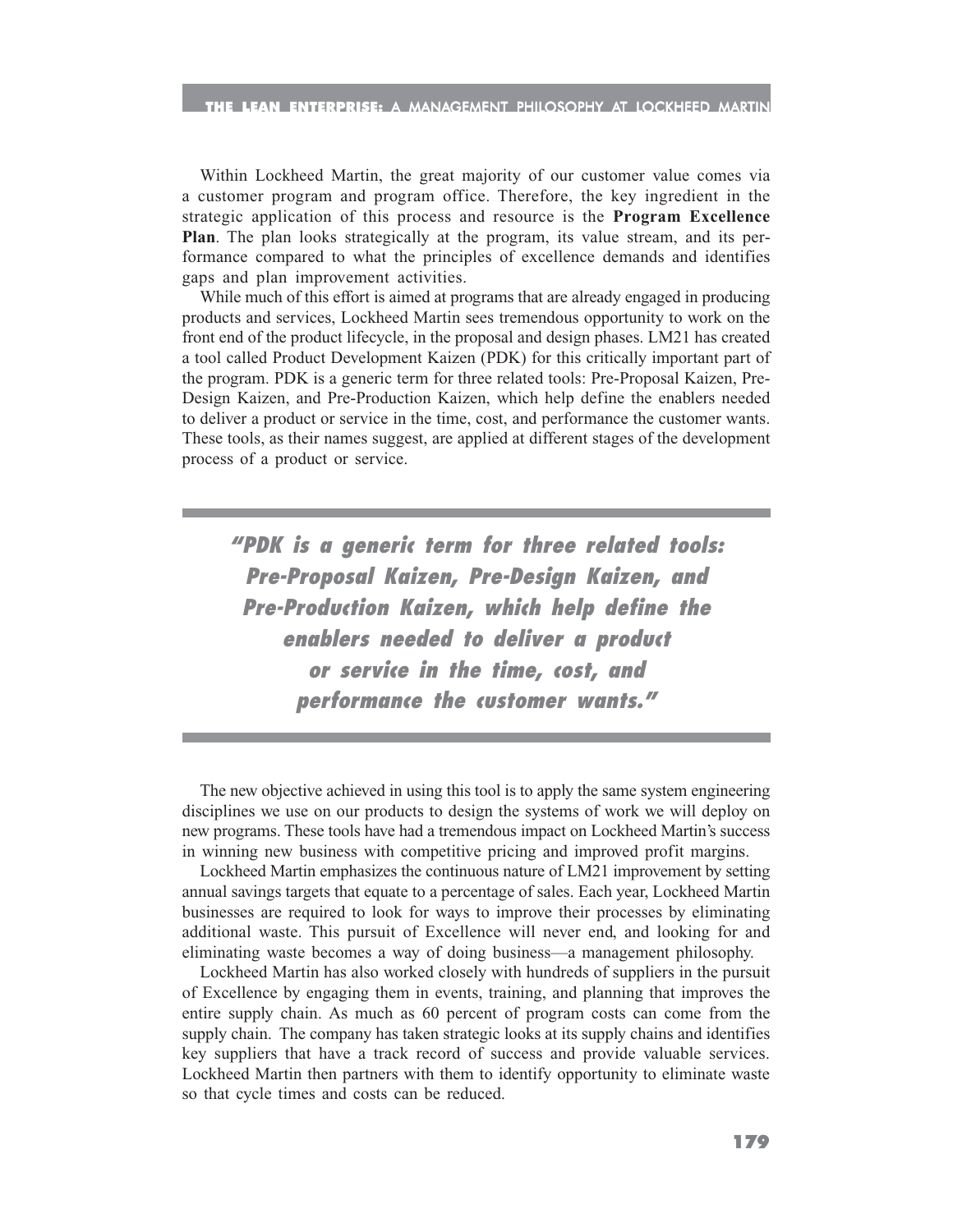#### PEOPLE ENGAGEMENT

Central to the LM21 approach is measuring reality; and who better to know it than those closest to the products and services. Lockheed Martin is about people—from corporate executives to front-line workers. Embracing the philosophy of Just Do It is one of the ways people are engaged in LM21 and the pursuit of Excellence.

The concept of *Kaizen Management* is a major element in which leadership provides direction and then allows those who do the work to change their process in a formal event. All employees have accountability to act and behave following the five principles of LM21. In this model, leaders stay engaged and connected throughout, and front-line workers are encouraged and supported to make changes to continually improve their work environment.

**"The concept of 'Kaizen Management' is a major element in which leadership provides direction and then allows those who do the work to change their process in a formal event."**

In this way, Lockheed Martin's strategy is characterized by a top down and bottoms up approach, which reinforces that LM21, at its core, is a management philosophy. A knowledgeable and engaged leadership sets improvement strategies linked to business goals, sets targets and objectives, and provides resources. Managers and employees use the LM21 tools with the help of trained experts to improve their work areas. All 125,000 Lockheed Martin employee, managers and leaders are marching in the same direction, in pursuit of Excellence.

### ACHIEVING OPERATING EXCELLENCE

While definitions for Operating Excellence are plentiful, a common thread is delivering on customer expectations—providing results. LM21 has helped Lockheed Martin excel in this capacity. Not only has the company saved itself and its customers billions of dollars, but LM21 actually helps improve customer relationships. This has been measured in improved customer ratings and satisfaction with current programs and services, the capture of repeat business, and the winning of new business. We have seen this work in major acquisitions, such as the Joint Strike Fighter (JSF) or F-35 Fighter, where customer timing and acquisition costs required new ways of doing business. By continually applying these concepts, even when our customer is highly satisfied, we have seen tremendous opportunities open. The